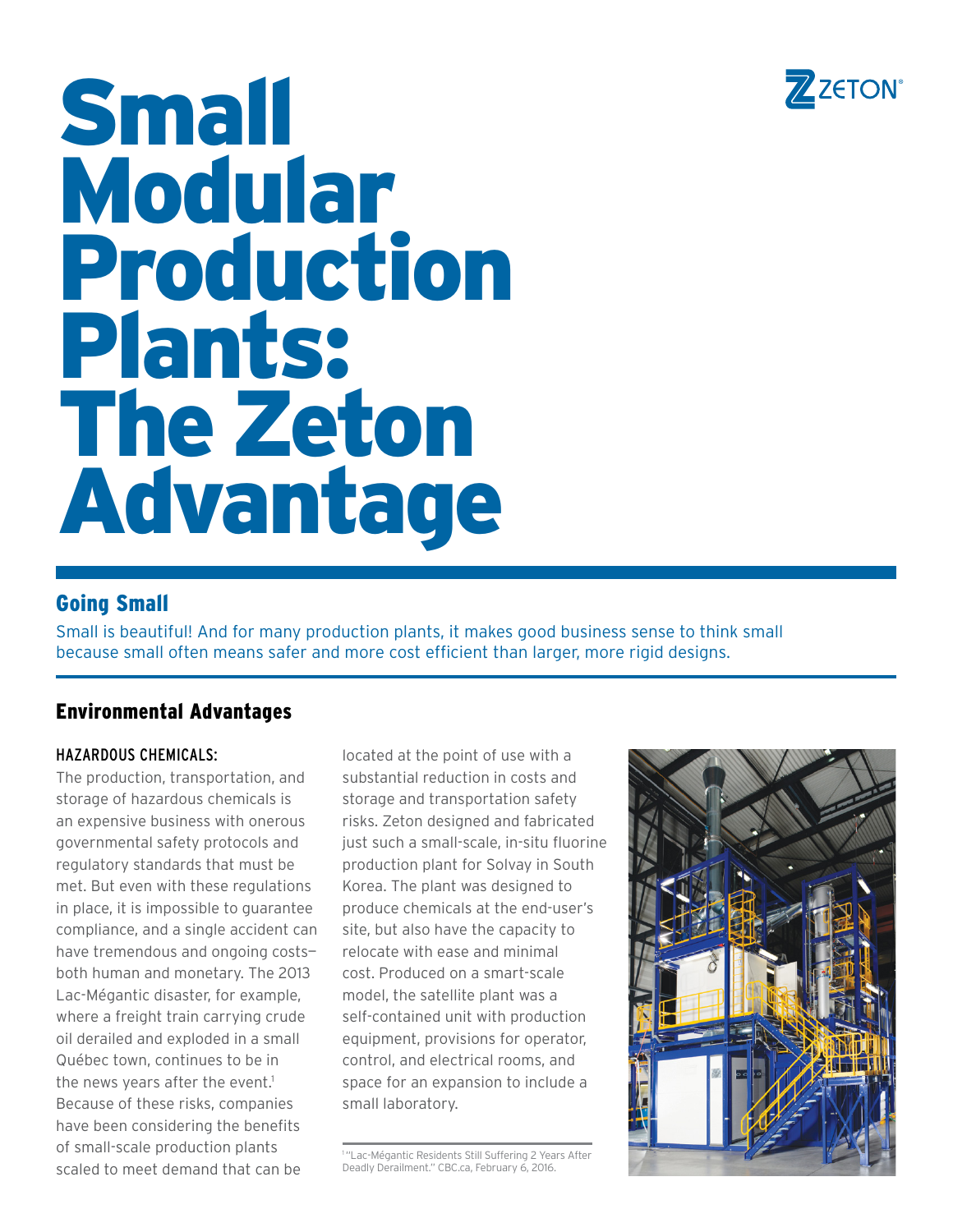#### Stranded Reserves:

Much of the world's supply of valuable energy resources have remained untouched because of the economic and environmental challenges associated with processing and transporting material to the point of use. It is estimated, for example, that 30% to 60% of the world's natural gas reserves are "stranded," meaning they are located away from processing infrastructure or remote from market demand.

However, as low-cost gas reserves produced by conventional methods become depleted, these smaller reserves have become of greater interest to business. Using small-

# Economic Advantages

#### reducing risks:

Small production plants have several advantages over large production facilities in new or developing markets. There is reduced commercial risk because although the cost-perunit output of the first small-scale plant may be high, it will have a much lower investment entry point than a full-scale plant and a reduced lag between investment and revenue generation. Further, if the market volume is seen to have potential but also some level of uncertainty, smallscale units help mitigate the risk.

scale production plants installed at the source, stranded gas can be converted into synthetic crude. Once liquefied, this high-value product can then be transported using existing pipelines and infrastructure, eliminating the high costs associated with gas transportation. As an added value, the small-scale plant can be relocated to another site once a reserve is depleted.

Similarly, associated gas, a by-product of oil production, can benefit from flexible, dedicated, small-scale plants. Associate gas is defined by its creation in facilities where there is no infrastructure nearby to develop it. Typically, it is flared, vented, or reinjected back into the gas reserve at a high cost and with significant impact on the environment. Zeton worked with Compact GTL to tackle this issue and developed a plant that was a step towards a commercial solution for low-cost, small-scale, associated gas-to-synthetic oil plants to be located at the well. The technology featured a compact, modular plant that incorporated multiple reactors connected in parallel, providing a flexible and robust solution for varying gas feed applications. In this way, an opportunity was met to monetize associated gases into high-value end products while also addressing the environmental concerns of conventional practices.

Smaller units have the ability to pivot in the direction of market change, either adding additional modules to meet increased demand or modifying an existing facility in response to new technology or market initiatives.

#### Economies of Scale:

In business, unit costs of production are usually expected to decrease with an increase in facility size. While this may hold true for the creation of the latest widget in the marketplace, it does not always hold true for chemical production plants. If the

technology is not mature, the process will need ongoing modifications and advancements. If the marketplace is volatile, there will need to be operational flexibility. If the feedstock is limited or isolated, there will need to be creative solutions to continue to meet demand. With these considerations, there may not be an economy of scale upward but, instead, one that favours smaller conversion plants that offer the flexibility to keep ahead of the market.

# Going Modular

More than ever before, modularization is becoming the optimum choice for projects that are looking for an increase in schedule efficiency and tighter control of costs and quality.

#### WORKSITE SAFETY:

Modularization means that process plants can be fabricated at an offsite location with controlled, indoor conditions where materials can be

delivered and securely stored to prevent damage or deterioration from moisture and the elements. An indoor environment also means a more stable schedule and safer worksite,

as final site locations not only have weather-related delays but are often classified as hazardous, requiring permits and shut-downs for electrical wiring and welding. These locations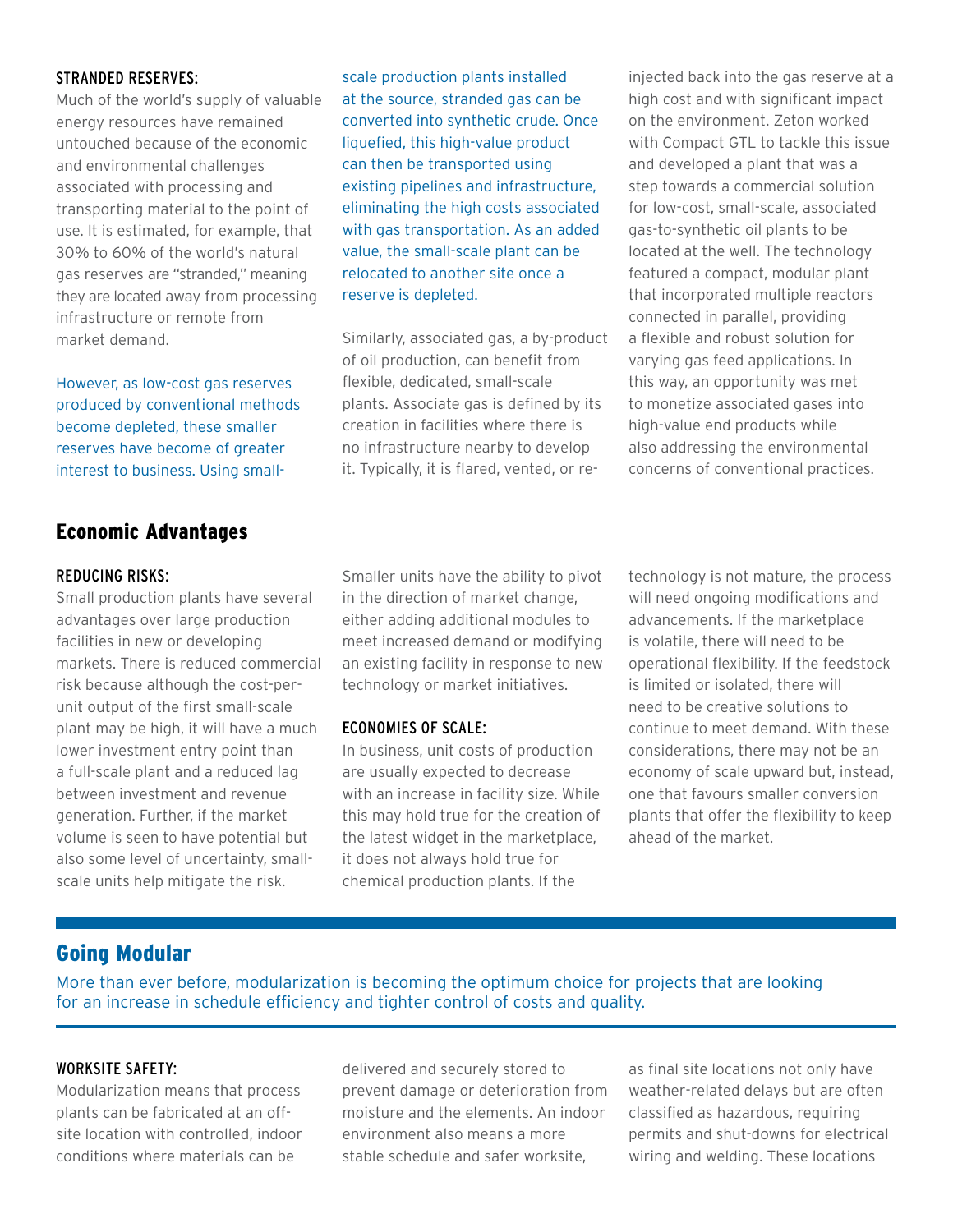also tend to be crowded and have existing infrastructure and process units in operation, increasing the potential for damage and disruption to existing equipment and pipelines during onsite construction work. For a hazardous chemical site or a gas reserve, any potential leakage of toxic or flammable material could be catastrophic.

## Schedule Efficiency:

Modular plants provide a schedule advantage over site constructions where civil upgrade work is completed alongside the fabrication of the process plant. A swift turnaround period from concept to the finished product can be critical for emerging new markets or for customers who have time-to-market pressures. And building multiple small-scale production units in a modularized construction allows plants to be rolled out quickly to meet growing output requirements without sacrificing quality and consistency. The Hydrodec Group was able to benefit from Zeton's ability to rapidly replicate their processing plants to the standards they needed. After successfully designing Hydrodec's initial system for a two-train transformer oil processing plant, Zeton was able to fulfil a subsequent

order for four additional reactor train modules in a timely manner by building from the initial design and fabricating multiple units in parallel. The order came in under budget and on time, and because of the benefits of repeat production, there were significant savings for Hydrodec in both the schedule and the engineering costs compared to the first plant.

#### Plug-and-Play Design:

With significant operation and maintenance activities now automated, the labour requirement for multiple, modular, small-scale units operating in parallel located in a centralized facility is essentially equal to operating one large-scale facility. And where small-scale plants operate in a network of geographically dispersed units,

information technology allows data to be shared via the Internet through a centralized control centre.

#### Optimal Locations:

Skid-mounted process units mean that plants can be located near the source of supply or at the point of use with the ability to be relocated as needed. These discreet units also mean that production can be limited to demand requirements, mitigating



or even eliminating many of the risks associated with the production, storage, and transportation of hazardous chemicals. Notably, distributed plants can be built with slight variations between them to account for the characteristics of the feed or end-product requirements, making modular, small-scale production plants a flexible partner for unique and underutilized production opportunities.

# The Zeton Advantage

Since 1986, Zeton has performed as a premiere design-build supplier of modular plants, helping to bring to life new ideas for small-scale production applications.

## Design-Build:

Detailed designs as well as the fabrication of process modules are all completed in-house, which means a high degree of control over plant cost, quality, and delivery schedule, as well as increased communication efficiency.

#### Quality Assurance:

Every small-scale build is subject to stringent quality assurance and control programs, in strict accordance with ISO 9001:2008, to deliver high quality and reliable end products. From prototype to production, Zeton's experienced

engineers and fabrication team help clients bring their process technology to market with lower costs, faster schedules, and an unrivaled standard of quality.